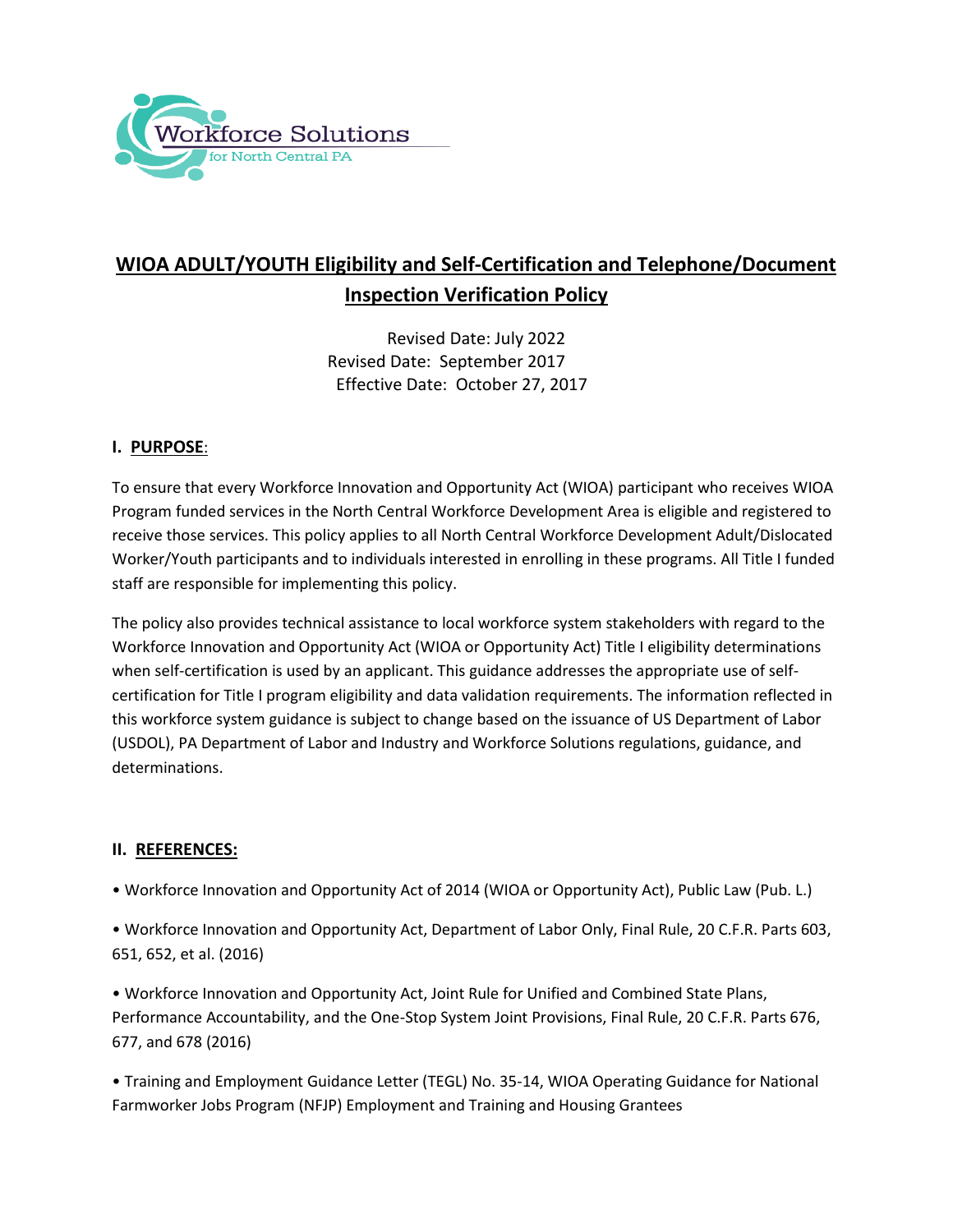• Training and Employment Guidance Letter (TEGL) No. 6-14, Program Year (PY) 2013/Fiscal Year (FY) 2014 Data Validation and Performance Reporting Requirements and Associated Timelines, Attachment A: Source Documentation Requirements for Program Year (PY) 2013 Workforce Investment Act (WIA) Data Element Validation (C. TYPES OF SOURCE DOCUMENTATION)

• Training and Employment Guidance Letter (TEGL) No. 12-01, Clarification on Selected Activities and Issues under the WIA; Attachment C: Cross-Cutting Eligibility, Documentation, and Verification Issues for Adults and Youth under WIA

• PA Workforce Investment Information Notice (WIIN) No. 3-99, Change 2, Title I WIA Eligibility Criteria for Registration and WIA Acceptable Eligibility Verification, Attachments I and J

# **III. DEFINITION OF KEY TERMS:**

"Basic Skills Deficient" individuals are:

- A youth with English reading, writing, or computing skills at or below the 8th grade level on a generally accepted standardized test; or
- A youth or adult who is unable to compute or solve problems, or read, write, or speak English, at a level necessary to function on the job, in the individual's family, or in society.

A youth 18 or older, who was determined basic skills deficient for the WIOA Title I Youth Program, may be co-enrolled in the WIOA Title I Adult Program without an eligibility re-determination, and be counted an individual who meets Adult priority of service, if the original determination was made no more than six (6) months prior to the date of co-enrollment.

"Displaced Homemaker" means an individual who has been providing unpaid services to family members in the home and who—

- Is unemployed or underemployed and is experiencing difficulty in obtaining or upgrading employment; and
- Has been dependent on the income of another family member but is no longer supported by that income; or

If is the dependent spouse of a member of the Armed Forces on active duty and whose family income is significantly reduced because of a deployment, a call or order to active duty, a permanent change of station, or the service-connected death or disability of the member.

"Low-income individuals" meet one or more of the characteristics listed below:

- Recipient of Cash Public Assistance
- Family Income that does not exceed the higher of 70% of the Lower Living Standard Income Level (LLSIL) or the poverty line
- Receives Food Stamps or was determined eligible to receive in the last six months
- Homeless
- Publicly supported Foster Child
- Individual with a disability and own income at or below 70% of the LLSIL or the poverty line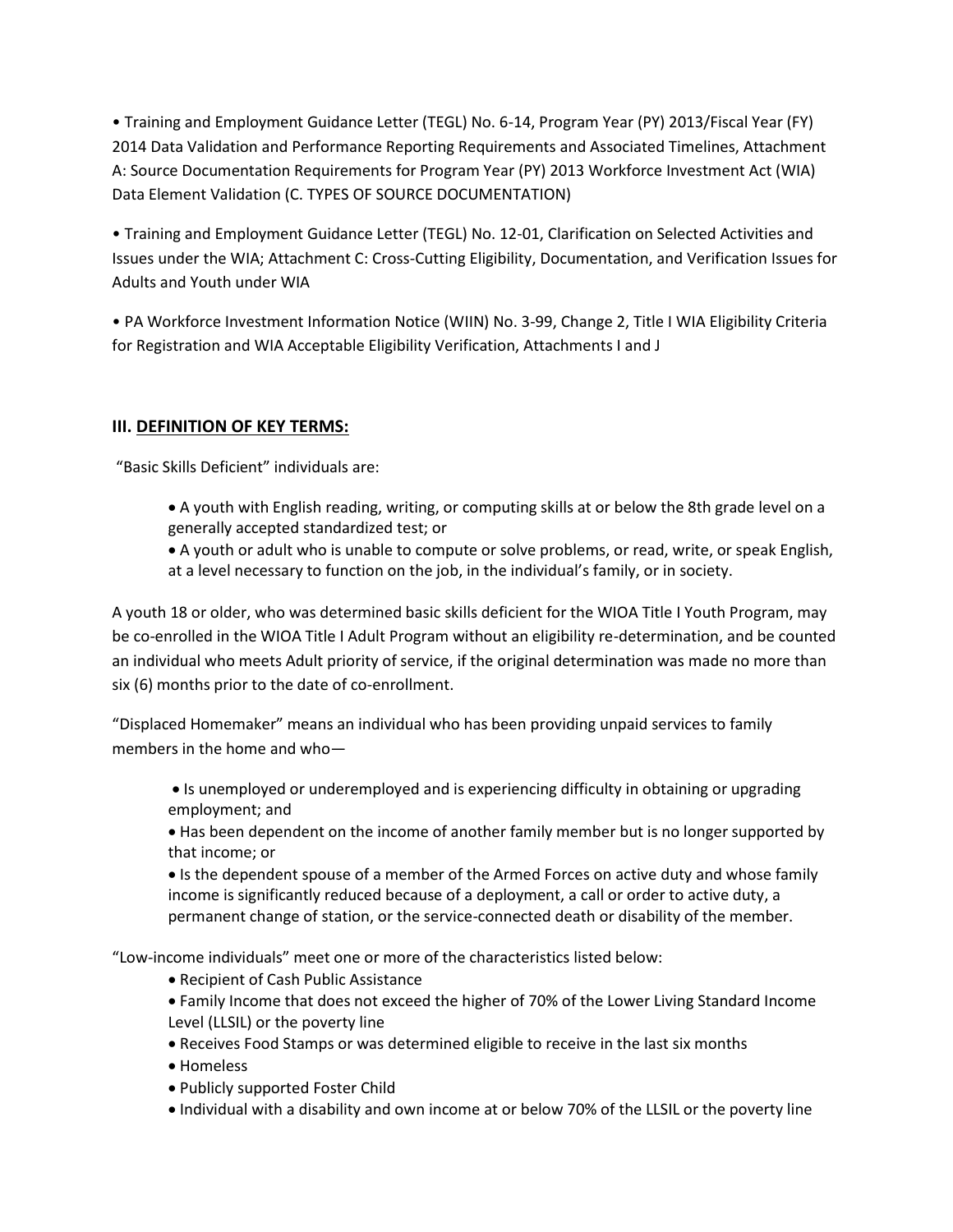- Receives, or is eligible to receive a free or reduced price school lunch
- An individual who resides in a high poverty area, defined as an area that has a poverty rate of at least 30% (set every 5 years, using ACS 5 year estimates)

"Self-Attestation" (also referred to as an applicant statement) occurs when an individual states his or her status for a particular data element, such as "runaway youth," and then signs and dates a form acknowledging this status. The key elements for self-attestation are: (a) the individual identifying his or her status for permitted elements and (b) signing and dating a form attesting to this self-identification.

"Self-Certification" means an individual's signed attestation that the information said individual submitted to demonstrate eligibility for a program under Title I of WIOA is true and accurate. (Exception: Per WIOA Section 167 'National Farmworker Jobs Program' (NFJP) self-certification is performed when an eligible migrant and seasonal farmworker (MSFW) signed attestation that the information he/she submits to demonstrate eligibility for the NFJP is true and accurate).

# **IV. ELIGIBILITY REQUIREMENTS:**

#### *WIOA Adult Eligibility*

Adults must meet basic eligibility requirements for the NCWDB. Basic eligibility requirements include:

- be 18 years of age or older (adults);
- be a citizen or noncitizen authorized to work in the U.S.; and
- meet selective service registration requirements (males only) (see below).

See the Workforce Solutions Priority of Service policy for additional eligibility requirements for Adults to qualify for priority of service to receive training or career services.

#### *WIOA Dislocated Worker Eligibility*

To qualify for services as a dislocated worker, job seekers must satisfy the basic WIOA eligibility requirements, which include:

- be 18 years of age or older (adults);
- be a citizen or noncitizen authorized to work in the U.S.; and
- meet selective service registration requirements (males only) (see below).

Also a dislocated worker has to fit in one of the following five categories:

- Terminated/Laid Off; Eligible for UC and Unlikely to Return
- Permanent Closure/Substantial Layoff
- General Announcement of Employer Closure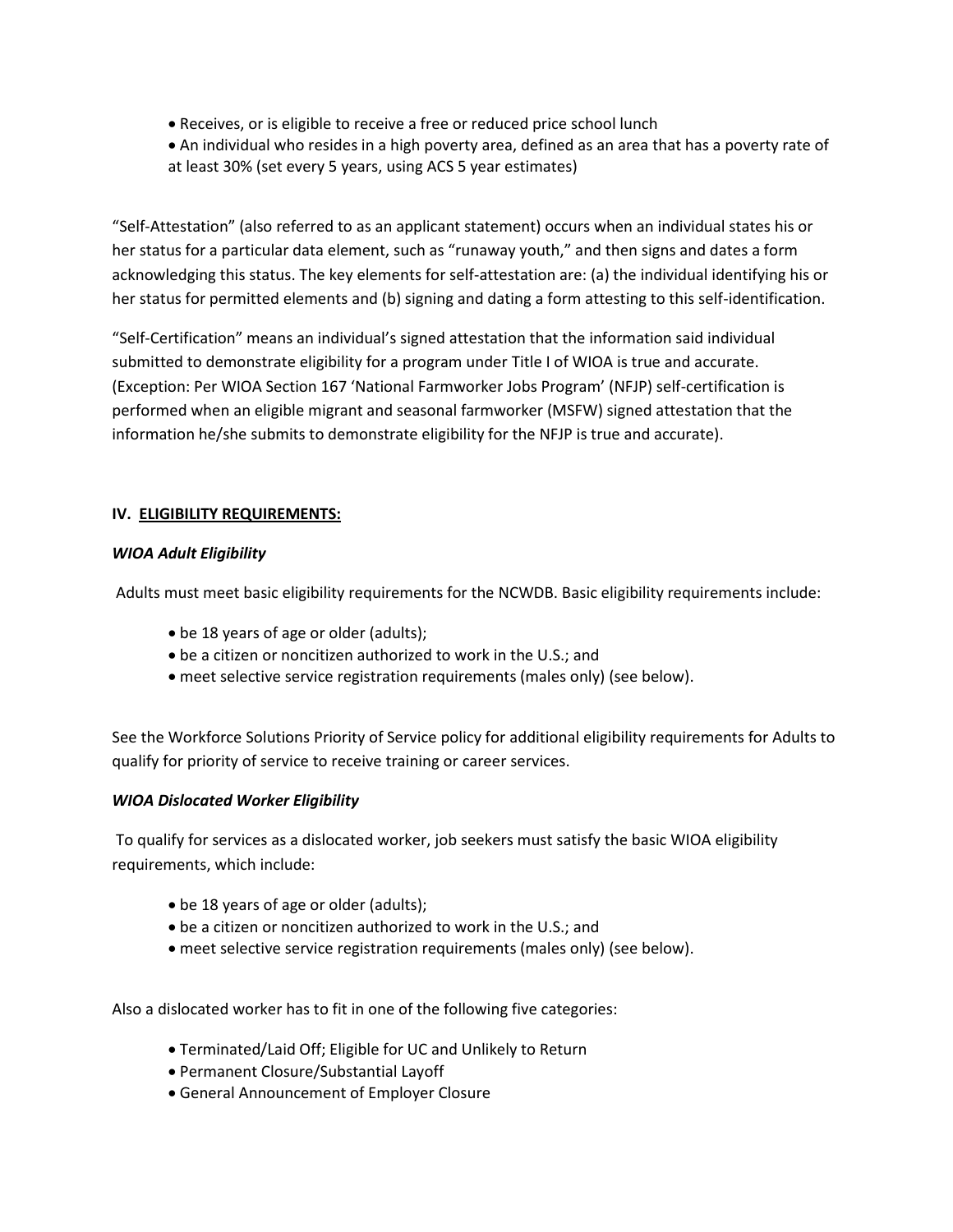- Formerly Self-Employed/Currently Unemployed
- Displaced Homemaker

# *WIOA Youth Eligibility Requirements*

Youth must meet basic eligibility requirements to participate in the WIOA Youth program. Both In School and Out of School Youth must meet the following eligibility requirements:

- Be a citizen or noncitizen authorized to work in the U.S.; and
- Meet selective service registration requirements (males only if applicable) (see below).

#### **Additional eligibility requirements for In-School Youth include:**

- An individual who is between 14 and 21 years of age;
- An individual who is attending school, including secondary and post-secondary school (as defined by State law);
- A low income individual (see Definition of Key terms Section); and
- One or more of the following:
	- o Basic skills deficient;
		- o An English language learner;
		- o An offender;
		- o A homeless individual;
		- o Pregnant or parenting;
		- o A youth who is an individual with a disability;
		- o Family receiving any benefit from the local County Assistance Office (including the medical card).

An eligible in-school youth or an out of school youth who have their high school diploma or GED and are basic skills deficient or an English language learner must also meet low-income definition (WIOA Section 3, 36).

#### *Additional eligibility requirements for Out of School Youth include:*

- An individual who is not attending any school (including secondary or post-secondary);
- An individual between the ages of 16 and 24 years of age; and
- One or more of the following:

o A school dropout;

o A youth who is within the age of compulsory school attendance, but has not attended school for at least the most recent complete school year calendar quarter;

o A recipient of a secondary school diploma or its recognized equivalent who is a lowincome individual and is:

- Basic skills deficient; or
- An English language learner.

o An individual who is subject to the juvenile or adult justice system;

o A homeless individual, a runaway, an individual in foster care, or an individual who has aged out of the foster care system;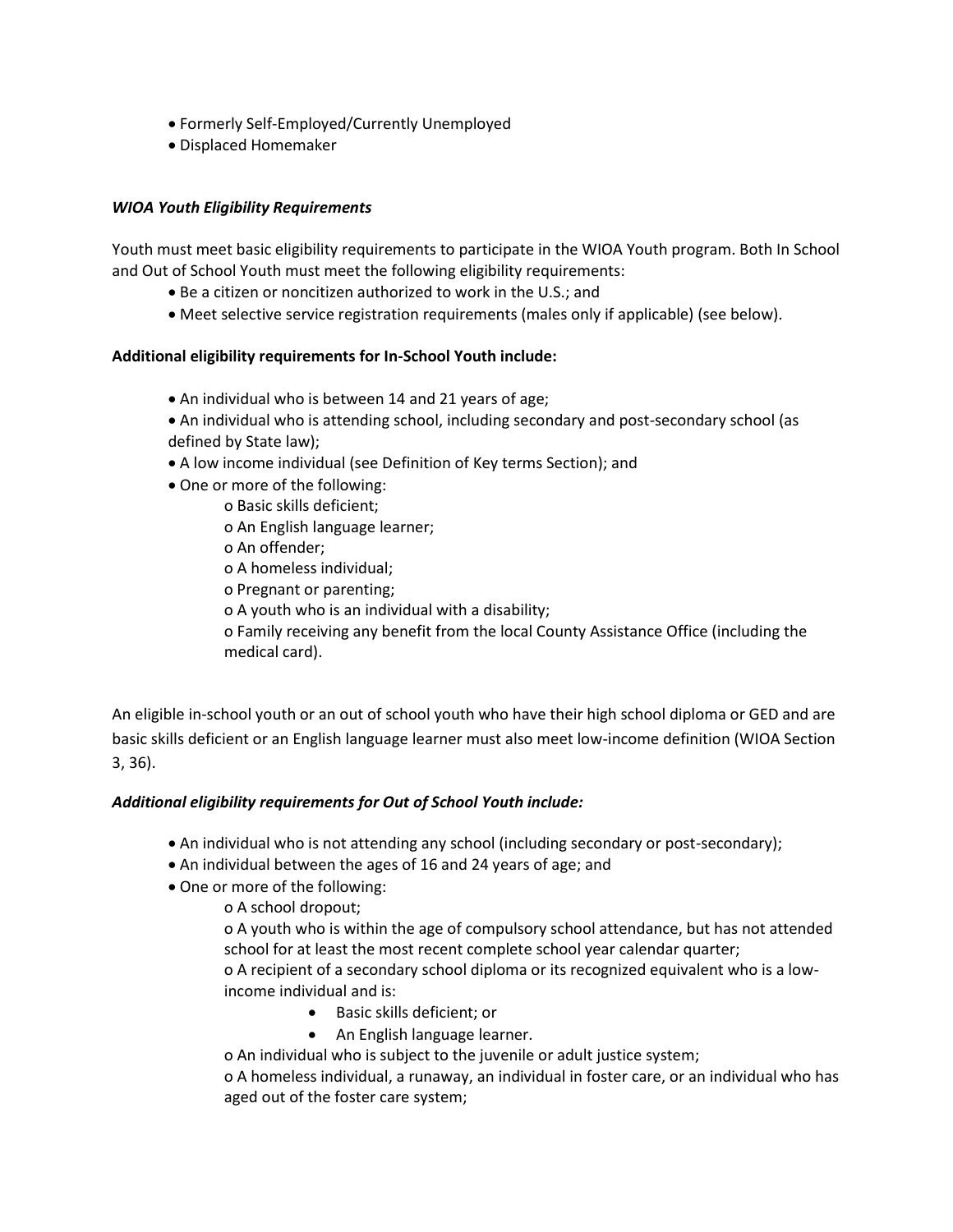o An individual who is pregnant or parenting;

o A youth who is an individual with a disability;

o Family receiving any benefit from the local County Assistance Office (including the medical card).

#### *Exceptions (Youth)*

Up to 5% of youth participants served by youth programs may be individuals who do not meet the income criterion provided they are within one or more of the below categories.

- o School Drop Out
- o Basic Skills Deficient
- $\circ$  Are one or more grade levels below the grad level appropriate to the individual's age
- o Pregnant or Parenting
- o Possess one or more disabilities; including learning disabilities
- o Homeless or Runaway
- o Offender
- o Face Serious Barriers to employment identified by Workforce Solutions

*Determining School Status –* School status is determined at the time of program enrollment – see 20 CFR §681.240. Once the status of a youth is determined, that school status remains the same throughout the youth's participation in the WIOA youth program.

If a youth is enrolled in the WIOA youth program between high school graduation and postsecondary education, the youth is considered an ISY if they are registered for postsecondary education, even if they have not yet begun postsecondary education. The youth would be considered OSY if the eligibility is determination is made after the point the youth decided not to attend postsecondary education.

**"Credit bearing postsecondary education vs. non-credit bearing postsecondary education"** – if the youth is enrolled in any credit-bearing postsecondary education classes including credit-bearing community college, they are considered attending postsecondary education. Enrollment in non-credit bearing postsecondary education classes constitutes not attending postsecondary education and therefore, a youth enrolled in non-credit bearing classes would be considered an OSY.

Individuals 22 years of age and older attending postsecondary education would not be eligible for the WIOA youth program because they are in school and over the age of 21. That individual could be served through the WIOA adult program.

There is one exception to the age eligibility for youth attending school and that is for youth with disabilities who have and Individual Employment Plan (IEP). Such persons may be enrolled as ISY after the age of 21, if state law allows youth with disabilities to be served by the K-12 public school system after age 21.

For purposes of WIOA, providers of adult education under Title II of WIOA, YouthBuild programs, the Job Corps program, high school equivalency programs, and dropout re-engagement programs are not considered to be schools for the purposes of determining school status. The one exception to this is youth attending high school equivalency (HSE) programs, including dropout re-engagement programs, funded by the public K-12 school system. In this exception, the individual would be considered ISY.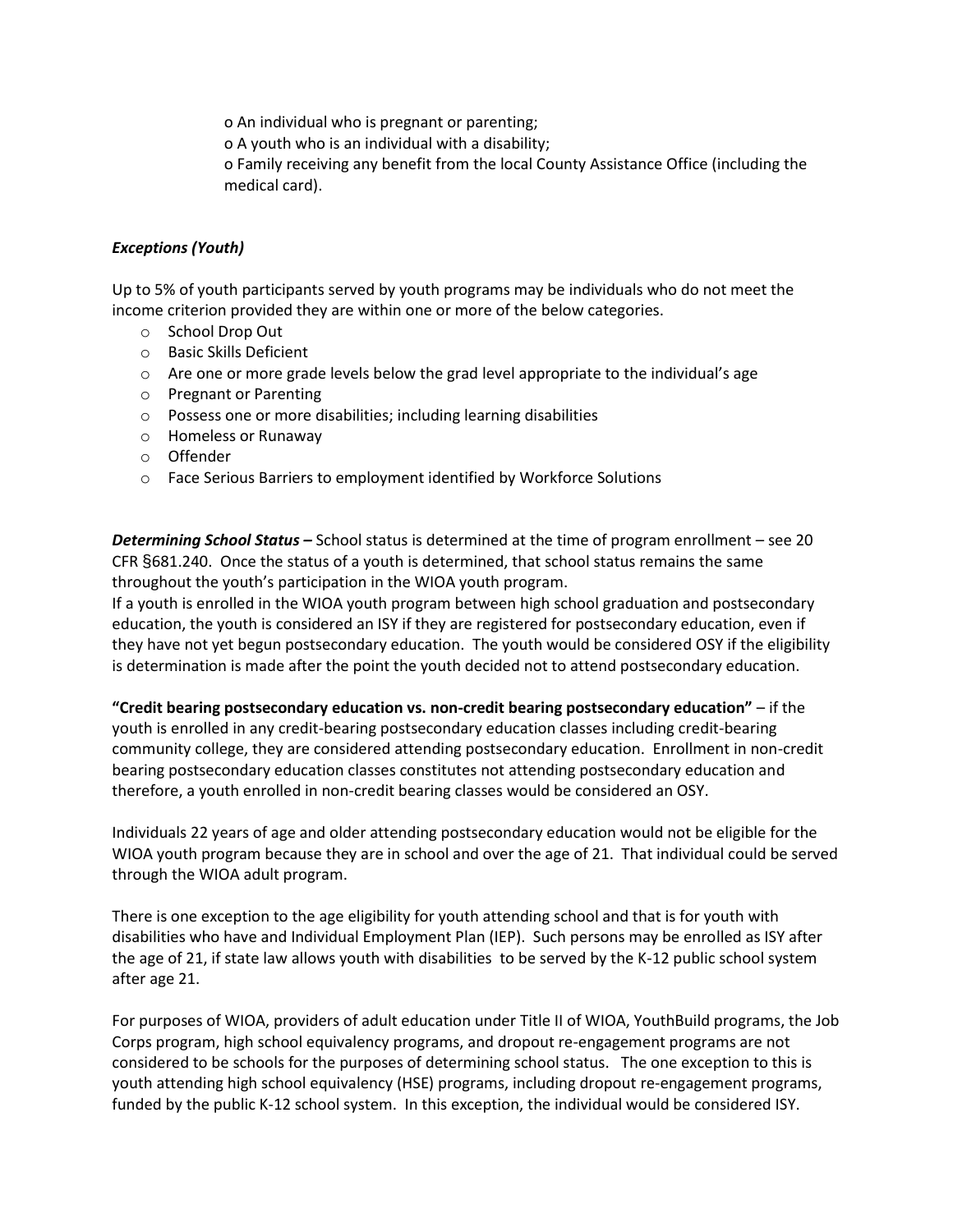**Homeschooling** – some state agencies and/or local education agencies have policies regarding the classification of youth who are home-schooled. WIOA youth programs must classify homeschooled youth as ISY or OSY based on their state education agency.

# **V. ELIGIBILITY POLICY:**

The Pennsylvania Department of Labor & Industry (Department) establishes and maintains a data validation system pursuant to US Department of Labor (USDOL) instruction. Workforce Development Boards must ensure to the maximum extent feasible the accuracy of the data entered into the state's system of record, the Commonwealth Workforce Development System (CWDS). The elements required for data element validation focus on eligibility, outcomes, services and program follow-up. For the purposes of determining eligibility, documentation may be required as evidence supporting the legitimacy of an individual's acceptability for participation in a particular WIOA-funded program. Local workforce staff must confirm eligibility for certain programs and services through an examination of provided documentation. Once data is verified and entered in CWDS, such information is validated by the Department of Labor and Industry.

**A. Verification before program participation.** Workforce system staff must verify eligibility prior to the provision of services as required under federal and state statute and regulations. Additionally, this mandate helps reduce the risk of enrolling ineligible individuals in Title I programs, which may result in disallowed costs.

**B. Bridging the gap until eligibility is determined.** As Wagner-Peyser Act (W-P) or WIOA Title III services are universally available (i.e., there are no eligibility requirements to receive such services), individuals whose eligibility is not yet determined may receive services associated with this funding. W-P services may serve as a bridge to ensure individuals have access to services (until such time as the individual's Title I-B program eligibility is determined). Upon determination, participants (once eligible and participating in a program) may continue to receive W-P services, as well as services associated with the applicable Title I programs. Note: The Department encourages referral to W-P for assessment services, particularly in the case of the youth population, while eligibility for Title I services is being determined.

**C. Verification and documentation.** It is important to note that verification is far different than hardcopy documentation.

• **Verification** means to confirm eligibility requirements through examination of documents (e.g., birth certificates or public assistance records) or speaking with representatives of authorized agencies.

• **Documentation** means to maintain physical evidence, which is obtained during the verification process, in participant files. Examples of such evidence are copies of documents (where legally permitted)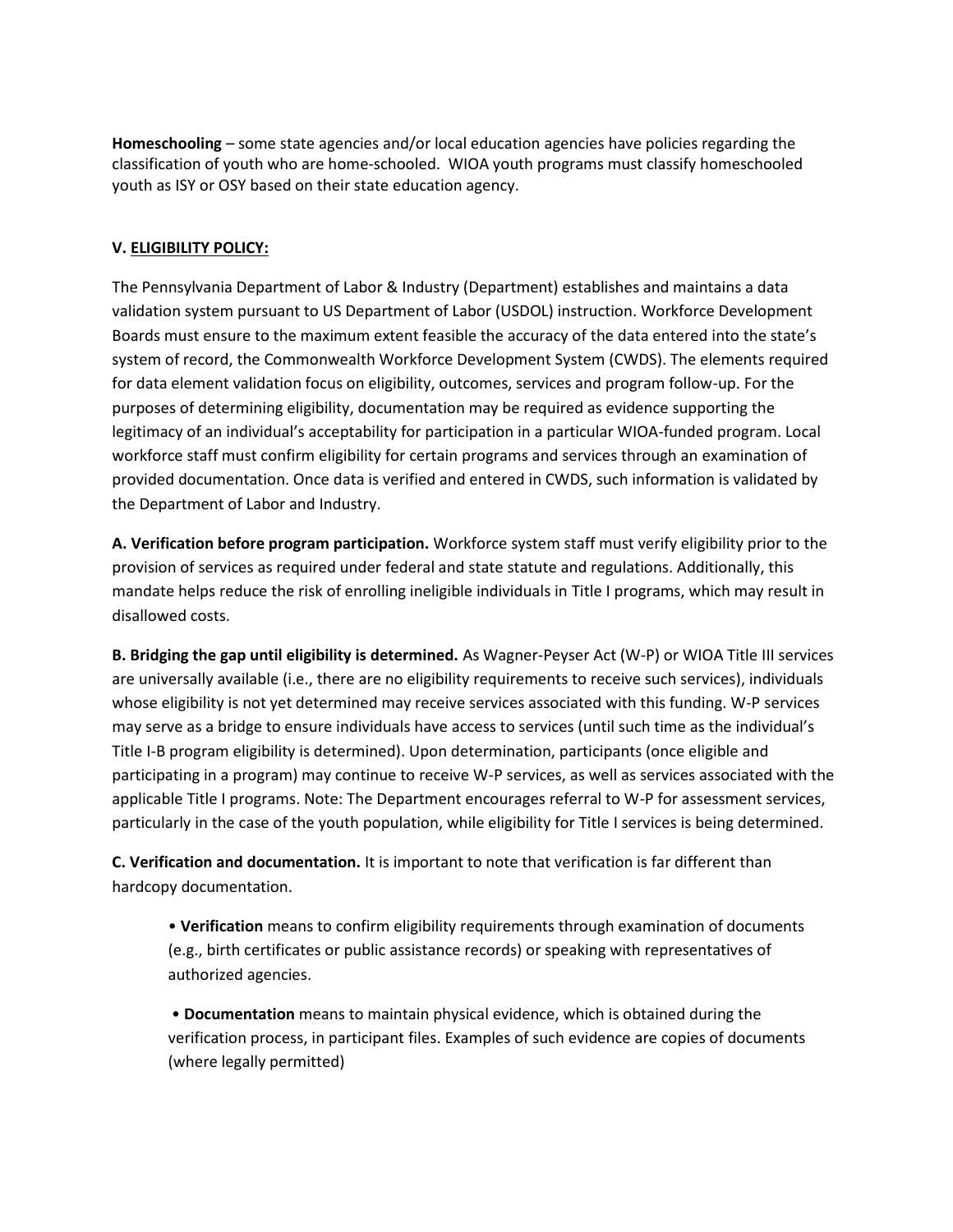# *Primary Eligibility Review*

It is the Title I provider's responsibility to review and sign off on all registration paperwork for completeness, and accuracy prior workforce delivery system staff review. The Title I provider must maintain a centrally controlled file for each program applicant and registrant which contains copies of all documents collected. The sub Title I provider will provide Federal, State, and Workforce Solutions monitors with access to such records given reasonable notice.

# **Secondary Eligibility Review**

All WIOA participants' registration paperwork will be forwarded to workforce delivery system staff for review and eligibility determination. After review workforce delivery system staff will sign off on participant's paperwork. Appropriate data will be entered into CWDS by workforce delivery system staff for tracking participants' registration and eligibility.

#### **VI. SELF-CERTIFICATION POLICY:**

**A. Acceptable use.** USDOL allows for self-certification as a viable source for documenting eligibility. The Department requires that in the circumstances where self-certification is permissible (by the Department), that with the exception of out-of-school youth, it be limited and only available after all other sources of eligibility verification are exhausted (i.e., self-certification is the **"last resort"** for documenting Title I program eligibility). As stated on the attached Self-Certification Form applicant's signing this form are "certifying under penalty of law" that the statements recorded are true as well as further stated "if misrepresented, or incomplete may be grounds for immediate termination and/or penalties as specified by law".

**B. Rare circumstances**. Labor and Industry and Workforce Solutions allows for self-certification to verify those eligibility items requiring documentation that, in rare cases, may cause undue hardship for applicants to obtain, particularly those with barriers to employment.

Self-certification may be accepted from an individual who has experienced a loss of documentation due to:

- Natural or man-made disaster such as fire, flood, tornado;
- Eviction from residence resulting in a loss of supporting documentation; or
- Individual is fleeing or has fled an abusive or untenable home situation.

**C. Youth.** To ease burdens on both applicants and providers and serve out-of-school youth who are most in need, the commonwealth will allow self-attestation for out-of-school youth for the purpose of WIOA eligibility determination, consistent with federal rulemaking. The commonwealth requires LWDBs and youth service providers to accept such self-attestation as identified in the following subparagraph.

**D. Self-Certification List.** Workforce staff must use self-certification in a manner reflective of the aforementioned guidance (i.e. limited and rare circumstances; or last resort) Self-certification may be used rarely for Dislocated Workers, Adults and ISY and freely for OSY for the following criteria elements: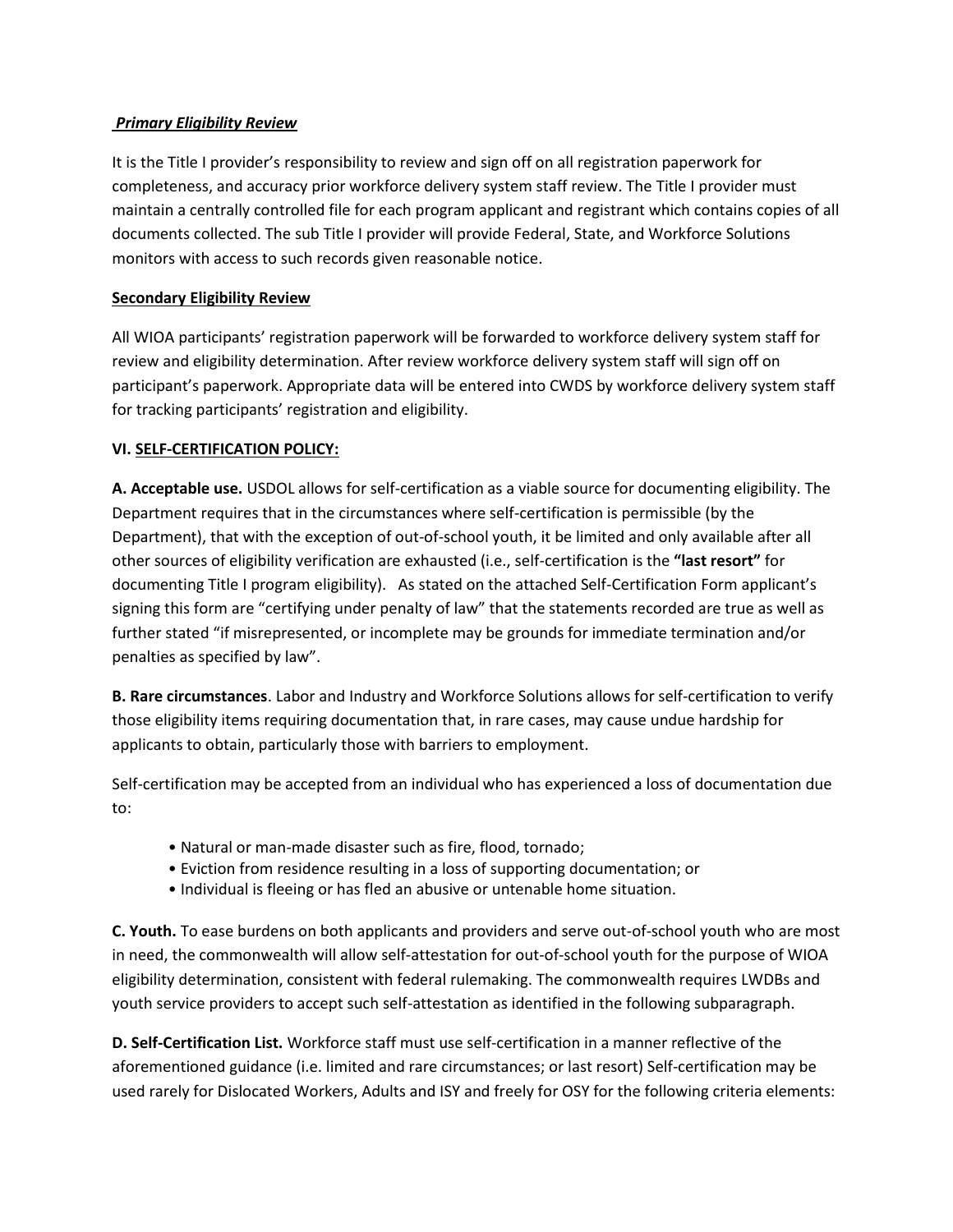- Date of Actual Dislocation (Dislocated Worker)
- Displaced Homemaker (Dislocated Worker)
- Reemployment Opportunity is Poor / Unlikely to Return-to-Work (Dislocated Worker)
- Permanently or Temporarily Laid Off as a Consequence of a Disaster (Disaster Grant DWG)
- Long-Term Unemployed (Disaster Grant DWG)
- English Language Learner (Youth)
- Homeless (Youth and Adult)
- In/Aged Out of Foster Care System (Youth)
- Offender (Youth)
- Pregnant or Parenting (Youth)
- Requires Additional Assistance (Youth)
- Runaway (Youth)
- School Status at time of Registration (Youth)

**Family income level may not be self-certified in any case.** Providers are encouraged to utilize telephone verification prior to self-attestation for adult, dislocated worker, and ISY populations where possible. Telephone verification involves verification of eligibility criteria through phone calls with recognized governmental or social services agencies. Information obtained through this method should be documented on the attached Telephone/Document Inspection Verification Form.

#### **VII. TELEPHONE/DOCUMENT INSPECTION VERIFICATION:**

Workforce Solutions in accordance with the PA Department of Labor and Industry Workforce System Guidance No. 04-2015 (Change 1), September 11, 2017 allows for the use of telephone verification and documentation inspection verification to verify eligibility, especially in consideration of individuals with barriers to employment. Provider may choose to use of telephone verification prior to self-certification to verify eligibility criteria. When applicable, eligibility criteria may be verified by telephone contacts with recognized governmental or social services agencies, or by document inspection. The information obtained must be verified and recorded on the Telephone/Document Inspection Verification Form (Appendix B). Information recorded must be adequate to enable a monitor or auditor to report back to the cognizant agency or the document used. (In some cases, the information provided by the agency through telephone contact may be sufficient to satisfy multiple eligibility criteria. Verification of eligibility through document inspection is appropriate when documents cannot or may not be copied).

#### **VIII. APPLICANT STATEMENT**:

An applicant statement is a form of self-attestation and as such is like self-certification in that it is among the least preferred methods of documenting and verifying eligibility criteria in the commonwealth. If an applicant statement is used in the eligibility determination process, a rationale must be provided via case notes on CWDS in the applicant's electronic case record describing the other methods of verifying eligibility the workforce staff attempted prior to the use of an applicant statement. Neither applicant statements nor self-attestations may be used for family size/family income criteria in determining eligibility. Additionally, all self-attestations will be incorporated into Workforce Solutions random sampling process.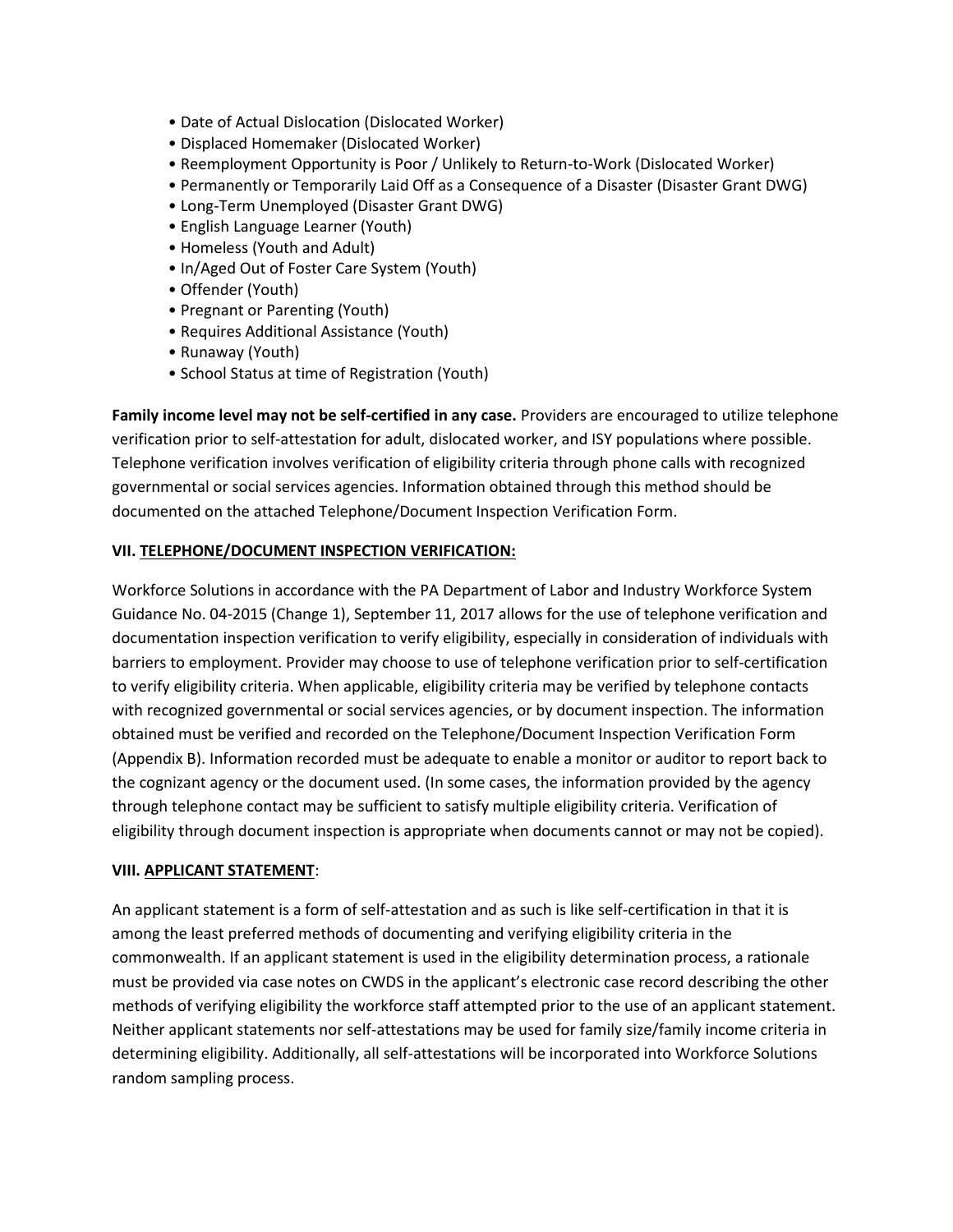# **IX. STANDARDIZED FORMS:**

Labor and Industry has developed standardized forms to assist local workforce development boards in collecting the information necessary to verify Title I programs eligibility criteria and verify acceptable documentation sources, to include self-certification and telephone and document inspection verification. These forms are attached to this policy.

# **X. RANDOM SAMPLING METHODOLOGY:**

In order to verify applicant self-certification usage and to monitor self-attestations, Workforce Solutions will adopt a random sampling methodology. The methodology will verify eligibility in self-attested applications and will be implemented for all Title I programs. For the purposes of ensuring the validity of self-attested data, Workforce Solutions will use a 95% confidence interval and 5% margin of error. A random sample of the population utilizing self-attestation will be selected to verify if the information those individuals reported is correct. The size of the sample depends on the size of the population and is outlined in the table below. Population will be measured by funding stream (e.g. all OSY) and not by individual provider. Participants selected through the random sampling methodology will be notified at the time of eligibility and required to provide additional eligibility documentation. Eligibility sampling is not intended to be a hardship but to serve as a method to ensure validity for verification sources and to ensure the enrollment of eligible individuals.

| <b>Population Size</b> | <b>Random Sample Size</b> |
|------------------------|---------------------------|
| 25                     | Ь                         |
| 50                     | 10                        |
| 75                     | 15                        |
| 100                    | 20                        |
| 200                    | 40                        |
| 300                    | 60                        |
| 400                    | 80                        |

If more than 10% of examined participants are found to be ineligible, Workforce Solutions will take corrective action, including providing technical assistance to providers utilizing self-certification as a form of eligibility.

#### **XI. SELECTIVE SERVICE REQUIREMENTS:**

Every male citizen and male permanent resident noncitizen in the United States between the ages of 18 and 26 are required to register with Selective Service. Males who failed to register with Selective Service by their 26th birthday and can provide written explanation and supporting documentation of any of the following may be eligible for WIOA services:

- over the age of 26 and were willing but unknowing of the requirement to register with Selective Service;
- incarceration, institutionalization, or hospitalization between the ages of 18-26; or